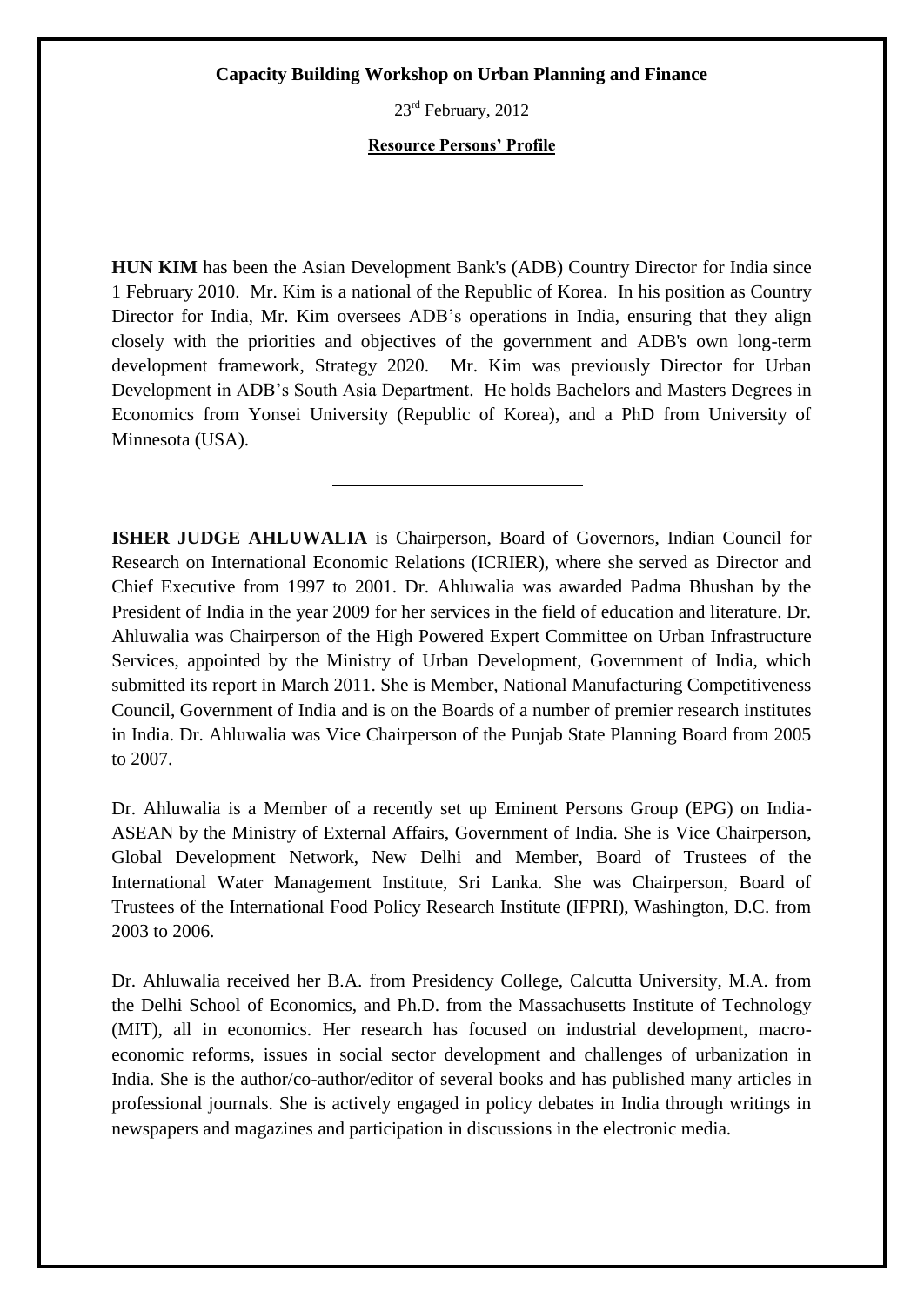23<sup>rd</sup> February, 2012

# **Resource Persons' Profile**

**PRASANNA K. MOHANTY** is the Additional Secretary & Mission Director of Jawaharlal Nehru National Urban Renewal Mission (JnNURM), Ministry of Housing & Urban Poverty Alleviation, Government of India, New Delhi. He has been in the field of Urban Development for more than 20 years and has been a recipient of various awards and accolades as well. Dr. Mohanty is a Member at Board of Global Development Network, Member of Advisory Group - Urban Policy Forum, GOI, Member of National Task Force in connection with TOR for Administrative Reforms Commission, GOI, and Member of National Jury for Selection of Urban Best Practices in India, GOI.

Dr. Mohanty was a Postdoctoral Fellow at Harvard University (1991-92) and obtained his PhD in Economics from Boston University (1987-1990), from where he holds a Masters degree in Political Economy as well (1987-88). He also did his MA in Economics from the Delhi School of Economics and BA (Hons) from Utkal University.

**BIMAL PATEL** is an architect and urban planner with more than 20 years of professional experience in both fields. He is a Director at HCP Design and Project Management Pvt. Ltd., a highly regarded architecture, planning and project management firm in India. He is also the Founder-Director of Environmental Planning Collaborative, a not-for-profit, planning research and advocacy organization that works with local governments and other agencies. He is actively engaged in understanding and transforming urban design and urban planning practice in India to make them more effective in improving the quality of life in Indian Cities. His architectural and urban planning work has been internationally recognized and published, and Dr. Bimal Patel and the two companies that he heads, HCPDPM and EPC, have been the recipients of several awards. Dr. Patel is also a Visiting Faculty at School of Architecture and School of Planning, CEPT, Ahmedabad and a guest lecturer at some of the top institutions in India and abroad.

Dr. Bimal Patel obtained his Doctor of Philosophy (Ph.D.) in City and Regional Planning from the University of California, Berkeley in 1995. His Ph.D. Dissertation (part funded by American Institute for Indian Studies) was on "The Space of Property Capital: A study of `Property Development and Architecture in Ahmedabad' and his research interests lie in the field of Land Use Planning, Real Estate Markets, Building Regulations, Land Management and Urban Planning History. He holds two Masters Degrees in City Planning (M.C.P.) and Architecture (M.Arch.) from the University of California at Berkeley (1988) as well as a Diploma in Architecture from CEPT, Ahmedabad (1984).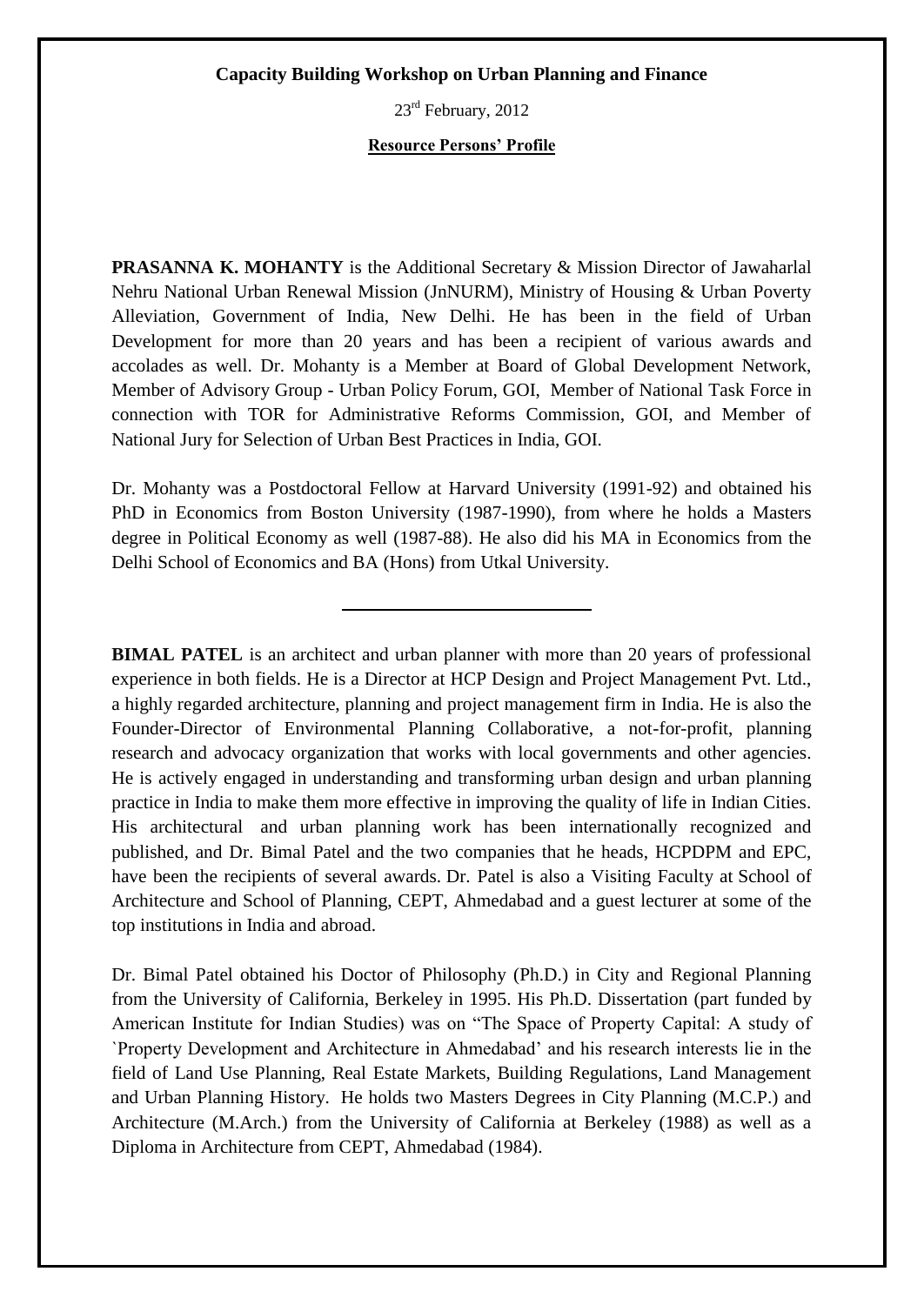23rd February, 2012

### **Resource Persons' Profile**

**ARBIND MODI** is Consultant, Planning Commission, Government of India, since March 2010. Mr. Modi served as Officer on Special Duty to Advisor to the Finance Minister from 2002 to November 2004 before he became Joint Secretary (Tax Policy & Legislation), Department of Revenue, Ministry of Finance, Government of India from 2004 to 2010. He has extensive senior-level experience in analyzing and formulating tax policy, drafting tax legislation designing and computerizing tax administration and enforcement of tax laws.

Mr. Modi has been a faculty member of the Program on Investment Appraisal and Management conducted by the Harvard Institute for International Development in July-August, 1999. He was also a scholar of the Joint Japan / World Bank Graduate Fellowship Program.

Mr. Modi received his M.A. in Public Administration from the John F Kennedy School of Government, Harvard University and a Certification in the International Tax Program from Harvard Law School. He completed his masters in Economics from the Delhi School of Economics. His well acclaimed publications include *Tax Policy and Administration in India* (Selected Institutional and Economic Aspects) and *An Analysis of Tax Concessions for Charitable Contributions and Trusts/Institutions.* 

**K. P. KRISHNAN** joined the Indian Administrative Service (IAS) in 1983 and has served in various field and secretariat positions in India in the Government of Karnataka and Government of India. Among the posts he held are Deputy Commissioner, South Canara District Mangalore, Secretary Finance and Secretary Urban Development in Government of Karnataka. Dr. Krishnan also served as Adviser to the Executive Director (Dr. Bimal Jalan), World Bank during 1994-97. He was Joint Secretary (Capital Markets), Department of Economic Affairs, Ministry of Finance during 2005-10. He joined as Secretary, Economic Advisory Council to the Prime Minister on July 01, 2010. He has authored a number of reports on the Indian financial sector and published many academic papers on urban development and financial sector issues. The latest Oxford Companion to Economics in India (2011) edited by Dr.Kaushik Basu carries a piece by Dr. Krishnan on financial sector reforms. He lectures part-time on economics and regulation related topics in many premier institutions. Dr. Krishnan holds the BoK Visiting International Professorship in the University of Pennsylvania law school.

Dr. Krishnan was educated in economics at St. Stephens College and law at the Campus Law Centre University of Delhi. He subsequently obtained, in 2002, his PhD in economics from Indian Institute of Management (IIM), Bangalore.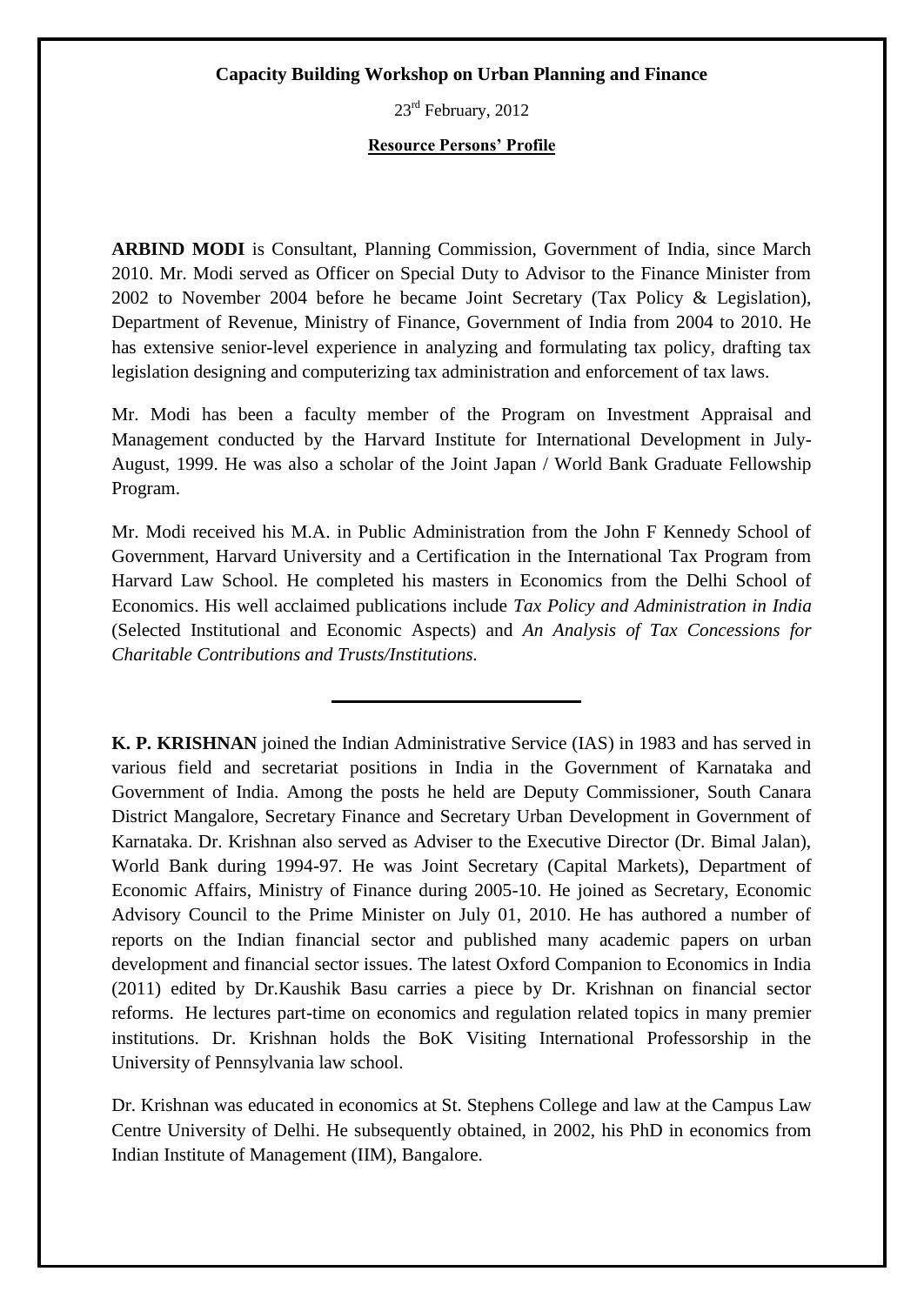23rd February, 2012

# **Resource Persons' Profile**

**V. SRINIVAS CHARY** is the Dean of Research and Management Studies at Administrative Staff College of India (ASCI), Hyderabad, where he heads the Centre of Excellence (CoE) in Urban Development. He has over 20 years of professional experience in the areas of urban infrastructure and service delivery. Prior to joining ASCI, he was a Senior Faculty at the Environment Protection Training and Research Institute (EPTRI), Hyderabad and at Tata Energy Research Institute (TERI), New Delhi. He is also a member of the Steering Committee on Urbanization established by the Planning Commission.

Prof Chary has headed over 150 advisory, consulting and research assignments both in India and South Asia and has conceptualized and implemented various structured capacity building programmes. He has rolled out a programme to professionalize and provide skill sets to urban managers under the **Certification Program in Urban Management** and is also heading a large scale capacity building programme in India for promoting Public Private Partnerships in the urban sector. He has authored several articles that have been published in well acclaimed national and international professional journals.

An engineer, urban planner and management professional by training, he was professionally affiliated to the University of Pennsylvania, Philadelphia, University of Bradford, UK, University of Manchester, UK, and Water Engineering Development Centre, UK. He is a Chevening fellow.

**VAIBHAV GALRIYA** is a Project Director at RUIDP, Jaipur and has been in Service in Rajasthan for the past 10 years holding the positions of Secretary, Rajasthan Public Service Commission (2009); District Collector and District Magistrate, Jhalawad (from 2006-09); District Collector and District Magistrate, Rajasamand (from 2004-06); and Chief Executive Officer, Zila Parishad, Jodhpur (from 2002-04).

He is an IAS officer of the Rajasthan Cadre (1998 batch) and holds an M.Tech Degree in Management and System from IIT, Delhi and a Bachelor of Engineering in Electronics and Communication from Malviya Regional Engineering College in Jaipur.